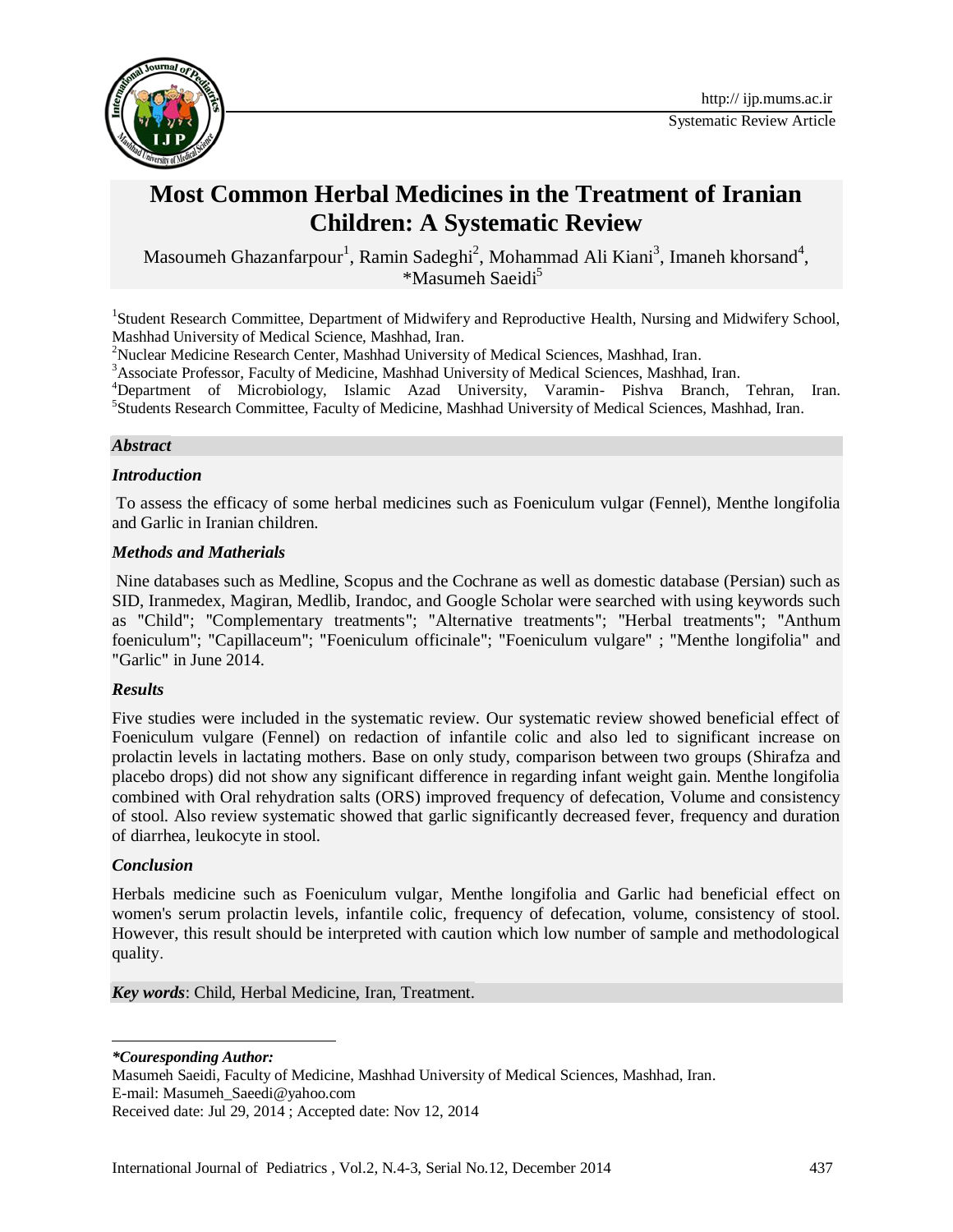## **Introduction**

Fear of side effect has been driving user away from chemical medicine and consequently, many people have been interested in the use of herbal remedies (1- 3). In Iran, both many people and health care professional have been seeking natural therapies due to the efficiency, safety tolerability, and lower toxicity and adverse events in comparison with to chemical medicines  $(3, 4)$ .

Many herbal medicines have been used in Iranian traditional system. Plants such as Punica granatum (pomegranate), Foeniculum vulgare (fennel), Menthe longifolia, Garlic, Plantago, Glycyrrhiza glabra and Rosa damascene are the most popular among them (5-9). Foeniculum vulgar is also known as fennel; it has a long background in relief infant colic, wind, irritable bowel and increase of breast feeding (8). The main types of identified compounds are contain fibre, 18.5% , 6.3% of moisture, 10% fat, 13.4% minerals, 9.5% protein and 42.3% carbohydrates(5, 10).

Menthe longifolia is widely used as antispasmodic, digestive and carminative and in relieving stomach pain. Mentha

species also showed fungicidal, antiinflammatory, antimicrobial and antioxidant activities. It is containing dihydrocarvone (23.64%), piperitone (17.33%) and cisdihydrocarvone (15.68%), cis-carveol (53 to 78%) (11).

To our knowledge, the efficacy of herbal medicine has not been systematically assessed in Iran. This systematic review assessed the efficacy of foeniculum vulgar,

#### **Search Strategy**

English databases such as Medline, Scopus and the Cochrane central register of controlled trials, Google Scholar, as well as domestic(Persian) database such as SID, Iranmedex, Magiran, Med lib, Iran doc, with using keywords such as Iran; colic; complementary treatments; alternative treatments; herbal treatments; Anthum graveolens; Foeniculum vulgare were searched in June 2014. The data collected independently by two authors.

#### **Results**

The process of searching and selecting studies has been described in (Figur.1). In total, 5 studies were included in the systematic review.



**Fig.1:** The process of searching and selecting studies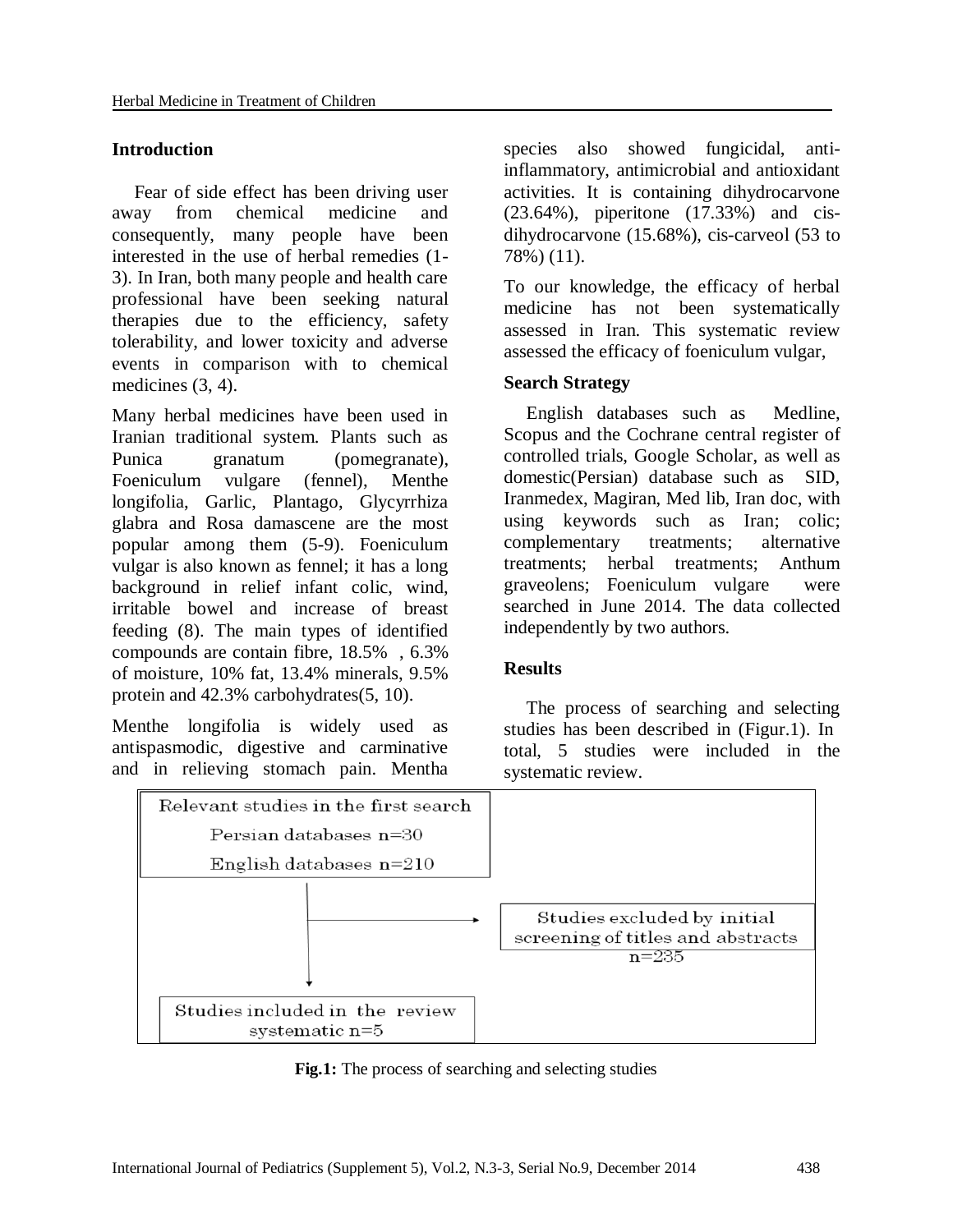## *The effect of Foeniculum vulgare on serum prolactin levels*

Honarvar et al. assessed the effect of Foeniculum vulgare on serum prolactin level in lactating women. 45 women met criteria inclusion. Subject received 3gr of Foeniculum vulgare daily for 15 days. The mean of serum prolactin levels significantly increased from 64.55±32.06 ng/ml to 95.55±65.90 ng/ml in Foeniculum vulgare groups  $(12)$ .

# *The Effect of "Shirafza drops" on the weight gain of Infants*

Shariati et al. assessed the effect of "Shirafza drops" on the weight gain of infants.158 breast feeding mothers had complain of lack of weight gain of infant attended primary health care center in Mashhad, Iran. Subject was randomized two groups: the placebo drop (solution of chlorophll in alcohol) including 103 patients and Shirafza drop group including 83 patients. Shirafza drop contained Foeniculum volgare, Pimpinella anisum (Anise), Cuminum cyminum (Cumin), Nigella sativa, Anethum graveolens (Dill) and Petroselinum crispum (Parsley). Comparison between two groups showed any significant difference at 1, 2 ,3 and 4 weeks and feeding mothers did not report any increases in Brest feeding rate(13).

## *Comparison the effect of Foeniculum vulgare extract and Gripe water syrup on colic infant*

[Attarha e](http://www.cabdirect.org/search.html?q=au%3A%22Attarha%2C+M.%22)t al. compared two groups Foeniculum vulgare extract and Gripe water syrup. Foeniculum vulgare extract group received one teaspoonful for less than one month old infant and a dessertspoonful for 1-6 months old infant three times a day for one week and Gripe water syrup received same instruction as Foeniculum vulgar group. Demographic characteristics were comparable between groups. Main outcome

was length of crying on three point time(less than 60 minutes, 60-120 minutes and more than minutes) and during of crying after 24 hours. Diagnoses of colic were made by pediatrics. Infant was re-examined by same pediatrics in 3rd and 7rd after treatment. Both groups showed a statistical significant improvement compared with baseline regarding during of crying 24 hours at 3rd and 7rd respectively (Foeniculum vulgare  $p=0.004$  and  $p=0.005$ ) and (Grip water group  $p=0.037$  and  $p=0.002$ ). However, there were not any significant difference between two group on none of three point time (less than 60, 60-120 and more than 120 minutes) (14).

# *The effect of Menthe longifolia on acute non bacterial diarrheas in children*

Rezaei et al. assessed the effect of Menthe longifolia on acute nonbacterial diarrheas in children. subject divided into two groups. 35 subjects were treated with Oral rehydration salts (ORS) alone for four time/day and other 35 patients received ORS in addition to the leaf powder of Mentha longifolia for controlling of diarrhea. Main outcome measure was frequency of defecation, the volume and consistency of stool. Stool had a normal frequency of defecation (less than three per day) on 48 hours in  $26(81\%)$  of 32 intervention group compared to 50(78%) of 32 in control group  $(p<0.05)$  but, this was not significant the case after 24hours.Volume and consistency of stool showed a statistically significant improvement in Menthe longifolia in addition to ORS groups as compared to the ORS only (15).

*Effect of aqueous garlic extract on inflammatory Gastroenteritis in children* Rafati et al. included 50 children 2-10 years who suffer from inflammatory gastroenteritis. Patients randomized into two groups (control group, n=20) and (aqueous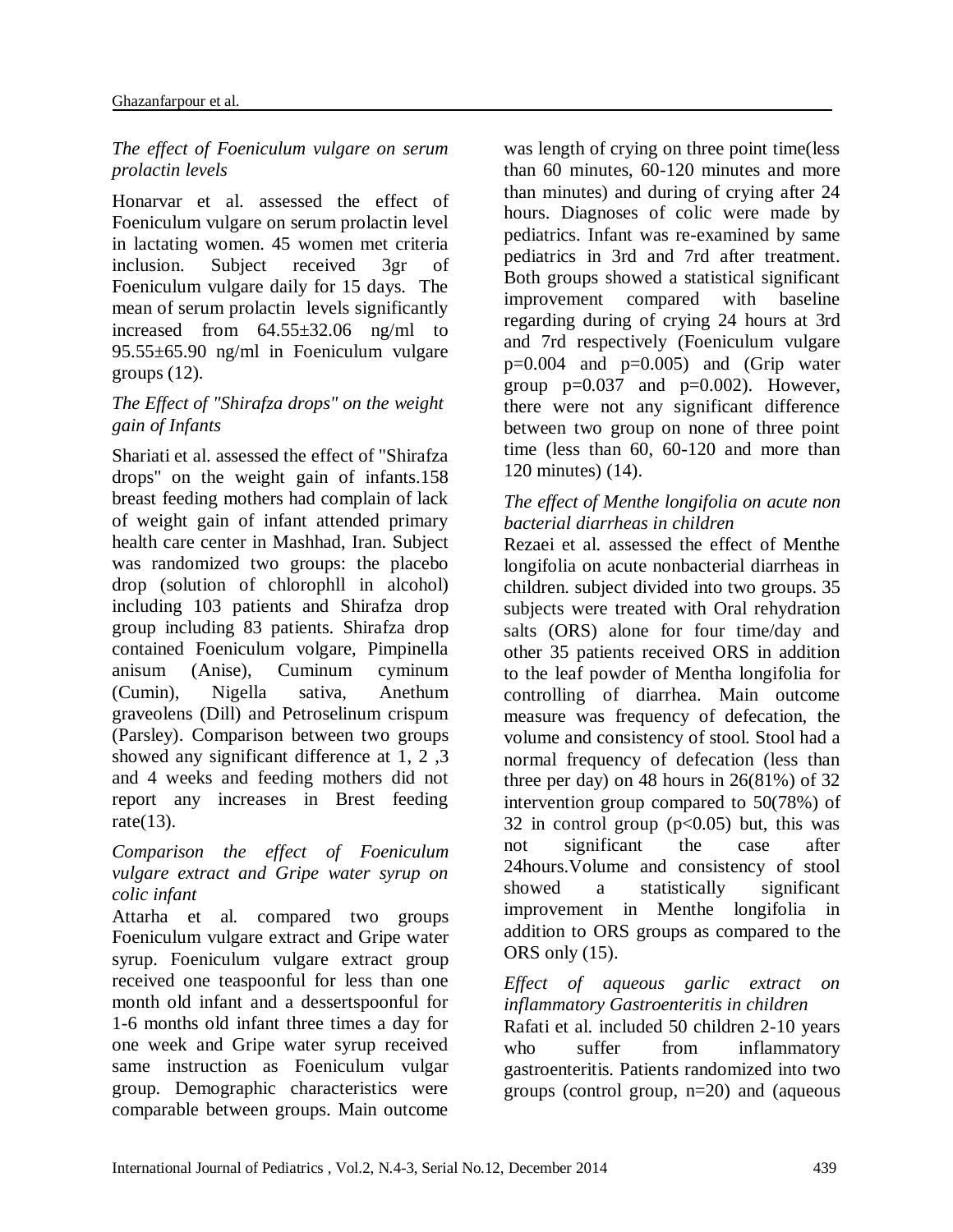garlic extract,  $n=20$  for 5 days. Aqueous garlic extracts significantly decreased frequency of diarrhea after 2 days. Comparison of two groups showed significant difference to respect with fever at 2 days and leukocyte in stool in 4 days. However; there was no significant difference between groups about vomiting and nausea (16).

## **Discussion**

This systematic review highlight the fact that very few studis have been done in regarding the efficacy of herbal medicine.

## *The effect of Foeniculum vulgare on Serum Prolactin Level*

Only study assessed the effect of of Foeniculum vulgare (fennel) on serum prolactin level and showed Foeniculum vulgare intake significantly increased serum prolactin levels. This results should be interpreted with caution, because there was no control group. Again further studies is still need which design as clinical trial (12).

## *The effect of Foeniculum vulgare on infant weight gain*

Infant weight gain showed an increased in Foeniculum vulgare compared control group, which was not significant. Further trials study is still need to confirm this finding  $(13)$ .

## *Comparison of the effect of Foeniculum vulgare extract and Gripe water syrup on colic infant*

To sum up, both Foeniculum vulgare extract and Gripe water syrup showed beneficial effect on colic infants. However, the difference was not significant between two groups. Again further trials study is still need to confirm this finding (12, 14 ).

*The effect of Menthe longifolia on acute non bacterial diarrheas in children*

A statistically significant improvement was observed in Menthe longifolia in addition to ORS groups as compared to the ORS only. Again further trials study is need to confirm this result (15,17-19).

## *Effect of Aqueous Garlic on inflammatory Gastroenteritis in children*

Base on only one trial, Garlic significantly decreased fever, frequency and duration of diarrhea, leukocyte in stool and increase appetite. Again further trials study is need to confirm this result(16).

# **Limition**

Low methodological quality and the small sample size of include studies are potential limitation of this review systematic. There is still need to further studies which design base on consort checklist to improve methodological. Another limitations of the current systematic review is that all of studies only addressed to the efficacy of intervention but neglected assessing side effect , further studies should be taken into report both efficacy and side effect.

## **Conclusion**

Herbals medicine such as Foeniculum vulgar, Menthe longifolia and Garlic had beneficial effect on women's serum prolactin levels, [infantile colic,](http://archpedi.jamanetwork.com/article.aspx?articleid=518116) frequency of defecation, volume, consistency of stool. Herbals medicine can be taken into consideration an appropriate alterative due to several reason a cost-effective, safety tolerability, and lower toxicity and adverse events in comparison with to chemical medicines. Also high acceptance both Iranian people and health care provider is another factors. However, this result should be interpreted with caution which low number of sample and methodological quality.

#### **References**